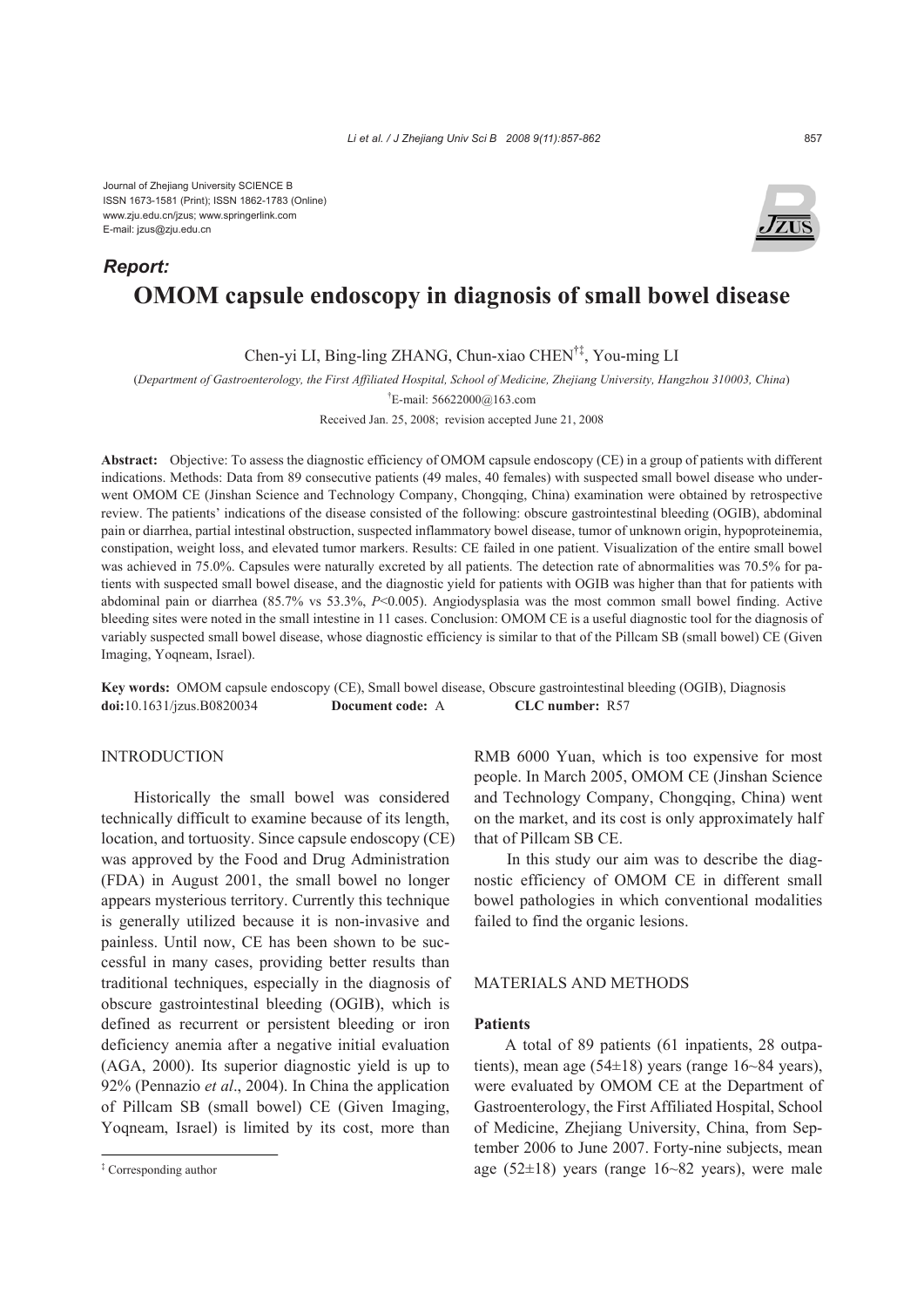and 40, mean age  $(56\pm19)$  years (range 19~84 years), were female. The indications for the study were OGIB, abdominal pain or diarrhea, partial intestinal obstruction, suspected inflammatory bowel disease, tumor of unknown origin, hypoproteinemia, constipation, weight loss, and elevated tumor markers (Table 1). All patients had undergone upper and lower gastrointestinal endoscopies. Most of them had undergone other investigations, such as small bowel follow through, computed tomography, magnetic resonance imaging. These methods are common now in detecting small bowel lesions. All of the findings were negative or did not significantly explain the clinical picture. Two patients had undergone gastrectomy, one of them with suspected inflammatory bowel disease, and the other with OGIB.

**Table 1 Indications for capsule endoscopy (CE)**

| Indication of patients for CE            | Number |
|------------------------------------------|--------|
| Obscure gastrointestinal bleeding (OGIB) | 42     |
| Abdominal pain or diarrhea               | 30     |
| Partial intestinal obstruction           | 5      |
| Suspected inflammatory bowel disease     | 4      |
| Weight loss                              | 3      |
| Hypoproteinemia                          | 2      |
| Constipation                             |        |
| Tumor of unknown origin                  |        |
| Elevated tumor markers                   |        |
| Total patients                           | 89     |

#### **Equipment**

The OMOM CE (Jinshan Science and Technology Company, Chongqing, China) was used in all patients. This system is made up of three parts: a disposable CE, an image recorder and an image workstation. The pill measures 13 mm×27.9 mm, and weighs <6 g. Image features include a 140° field of view and a resolution of 0.1 mm. CE has a battery life of approximately 6~8 h, and is propelled by peristalsis. The pictures are taken at a rate of two per second. The acquired images are transmited to the image recorder. The recorder is later connected to the workstation, in which the images are processed using a specifically designed software package. The trait of OMOM CE is similar to that of Pillcam SB CE.

## **Methods**

All examinations were carried out according to the following rules: a clear semi-liquid diet on the day prior to CE; fasting for 12 h; drinking 200 g/L mannitol 250 ml and 50 g/L glucose saline 1 L 4 h before the examination. Prokinetic drugs were not used. After the examination, patients were allowed to drink 2 h later and to eat a light snack 4 h later, while continuing their usual activities. The recorder was disconnected approximately 8 h after the start of the exploration. All patients were interviewed after completing the study to evaluate their tolerance or complications.

#### **Interpretation of results and statistical analysis**

The acquired images were reviewed by two gastroenterologists. Quantitative variables were expressed as mean±*SD* values, qualitative variables as percentages, and these variables were compared by means of a  $\chi^2$ -test. A *P* value <0.05 was considered significant.

## **RESULTS**

The recording time was 367 to 540 min. All of the patients said that the pill was easy to swallow, painless and preferable to conventional endoscopy, and no complications were observed. The capsules were spontaneously excreted by all patients.

CE examination was unsuccessful in one patient with abdominal pain. The capsule transited repeatedly between stomach and duodenum until the end of the examination. Eventually 88 explorations were used for statistical evaluation. The average gastric emptying time (based on 88 patients) was (59±72) min (range  $2 \sim 434$  min). In 22 cases  $(25\%)$ , the capsule failed to pass the ileocecal valve within the duration of the examination. The mean small bowel transit time (based on 66 patients) was (248±91) min (range 65~421 min). The most common causes for not passing the ileocecal valve during the recording time were prolonged permanence of the capsule in the stomach (>60 min, 11 patients, 50%), and impact of lesions (6 patients, 27.3%).

CE identified small bowel lesions in 62 patients (70.5%), mostly represented by angiodysplasia, tumors, ulcers, lymphangiectasia, etc. (Table 2). Several patients had more than one type of lesion. Angiodysplasia was the most common small bowel finding and was seen in 34 cases (54.8%). An ulcer with or without stenosis was seen in 9 cases, of which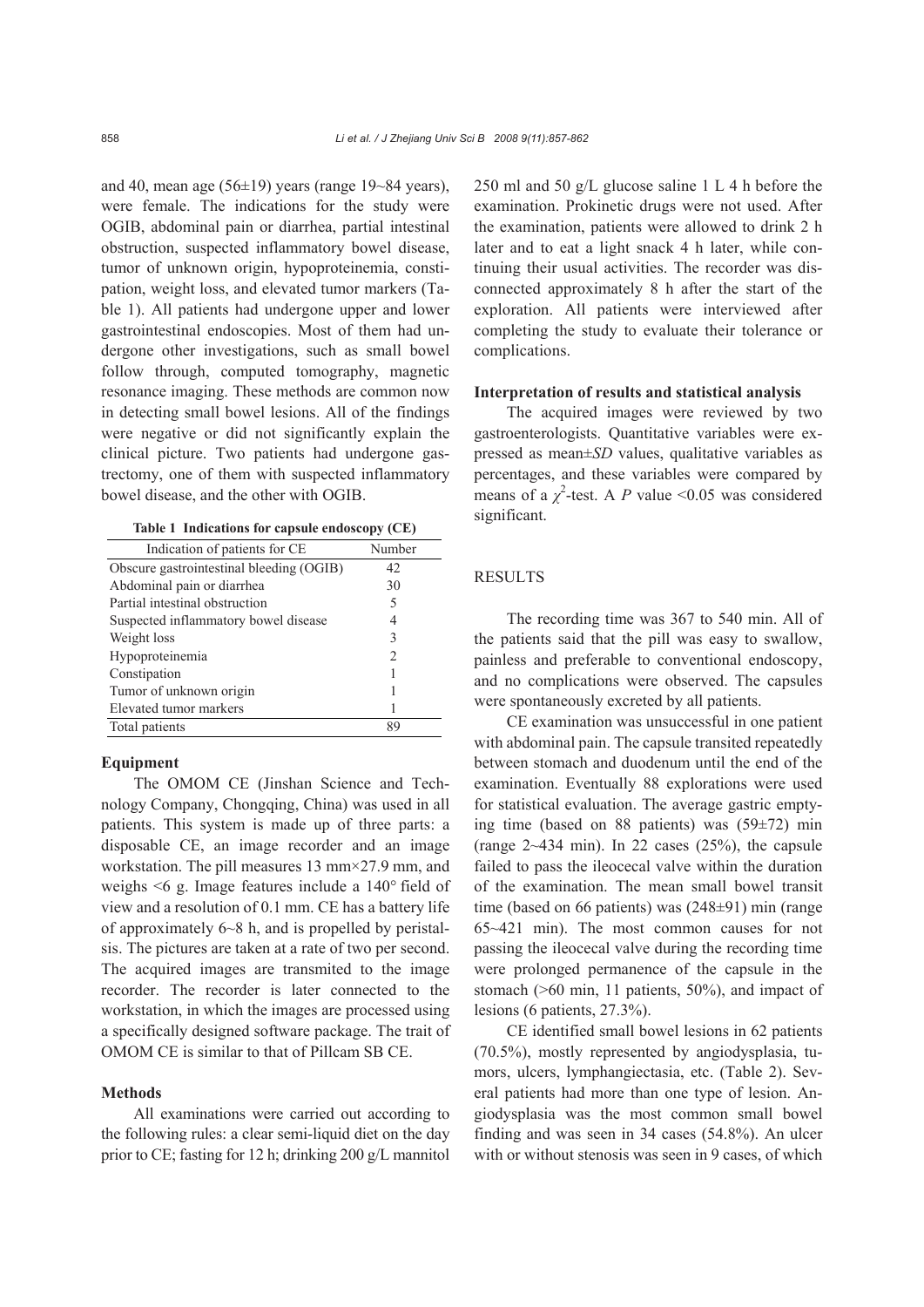3 were suggestive of Crohn's disease, confirmed by history and pathology. In 7 of the cases of a tumor, 3 cases underwent surgery, 2 of them being a stromal tumor and the third a lymphoma; in another case the tumor was found in the proximal intestine. Following double balloon enteroscopy, a long strip of neoplasm (7~8 cm) in the descendant duodenum was found, which was endoscopically removed and eventually diagnosed as duodenal Brunner's gland adenoma. Ancylostomes were seen in 4 cases. Additionally, no pathological findings were found in 24 patients (27.3%). In another 2 patients, no lesions but a gastric ulcer and a duodenal ulcer were found.

**Table 2 Type of lesions in small bowel detected by CE\***

| Findings         | Number          | Findings                      | Number     |
|------------------|-----------------|-------------------------------|------------|
| Total            | 62              | Ancylostome                   | $4(6.5\%)$ |
| Angiodysplasia   |                 | 34 $(54.8\%)$ Crohn's disease | $3(4.8\%)$ |
| Tumor            |                 | 7 (11.3%) Inflammatory        | $3(4.8\%)$ |
| $Uler^*$         |                 | 6 (9.7%) Diverticulum         | $2(3.2\%)$ |
| Lymphangiectasia | 6 (9.7%) Polyps |                               | $1(1.6\%)$ |

\* Several patients had more than one type of lesion; # Ulcer except for Crohn's disease

Of 42 patients with OGIB, small bowel lesions were detected in 36 patients (85.7%), in which angiodysplasia was also the most frequent lesion in small bowel (27 patients, 75.0%). In 11 cases, active bleeding sites were noted in the small intestine. The sources of the bleeding were found to be angiodysplasia (5 patients), tumor (2 patients), ulcer (1 patient), while in another 3 patients the sources were not clearly seen. Of 30 patients with abdominal pain or diarrhea, small bowel lesions were detected in 16 patients (53.3%). The types of small bowel lesions in the group with OGIB and with abdominal pain or diarrhea are shown in Table 3. The detection rate of

**Table 3 Comparison of lesions between OGIB and abdominal pain or diarrhea** 

| Findings         | Number            |                            |  |
|------------------|-------------------|----------------------------|--|
|                  | <b>OGIB</b>       | Abdominal pain or diarrhea |  |
| Total            | 42                | 30                         |  |
| Positive case    | $36(85.7\%)$      | $16(53.3\%)$               |  |
| Type of lesions  |                   |                            |  |
| Angiodysplasia   | $27(75.0\%)$      | 6(37.5%)                   |  |
| Tumor            | $5(13.9\%)$       | $1(6.3\%)$                 |  |
| Lymphangiectasia | $\mathbf{\Omega}$ | $4(25.0\%)$                |  |
| Polyps           | $1(2.8\%)$        |                            |  |
| Ancylostome      | $2(5.6\%)$        |                            |  |
| Crohn's disease  | 0                 | $3(18.8\%)$                |  |
| Ulcer            | $1(2.8\%)$        | $2(12.5\%)$                |  |

small bowel disease in the patients with OGIB was superior to that in the patients with abdominal pain or diarrhea ( $\chi^2$ =9.15, *P*<0.005).

In this study, there were 5 patients with partial intestinal obstruction undergoing CE, one of them with lymphangiectasia and the other four being negative. All of capsules were naturally excreted. There were no capsule retensions.

In addition to lesions of the small bowel, CE could find lesions of other parts of the gastrointestinal tract. In the study a gastric ulcer was seen in 2 patients, while there were 5 with gastric erosions, 2 with duodenal ulcers and 1 with colonic ulcer. But in almost all cases the colon was difficult to see because of residuals.

## DISCUSSION

The characteristics of the small bowel make its evaluation by conventional examination difficult. In daily practice the methods for examining the small bowel consist of double balloon enteroscopy, push enteroscopy, and indirect methods such as the small bowel X-ray series and enteroclysis, radioisotope bleeding scans, angiography, computed tomography, and so on. These indirect methods had proved low in sensitivity (Ell *et al*., 2002; Costamagna *et al*., 2002; Hara *et al*., 2004). The double balloon enteroscopy and push enteroscopy are invasive and difficult to tolerate for patients. The advent of CE is well known on account of its non-invasiveness with no pain and a high detection rate. Recently Li *et al*.(2007) showed that CE should be selected as the first diagnostic approach for suspected small bowel disease after comparing it with double balloon enteroscopy, especially for OGIB. Patients may soon be able to opt for CE as their first line of investigation instead of conventional endoscopy.

The clinical use of CE is rapidly expanding. Until now the most commonly used CE around the world is the Pillcam SB CE. But in China the price of Pillcam SB CE examination, more than RMB 6000 Yuan, is too costly to permit wider use. A number of patients give up this examination only on account of the cost. In 2005 OMOM CE made in China was launched, and its price is RMB 3000 Yuan, only half that of Pillcam SB CE. The structure and technical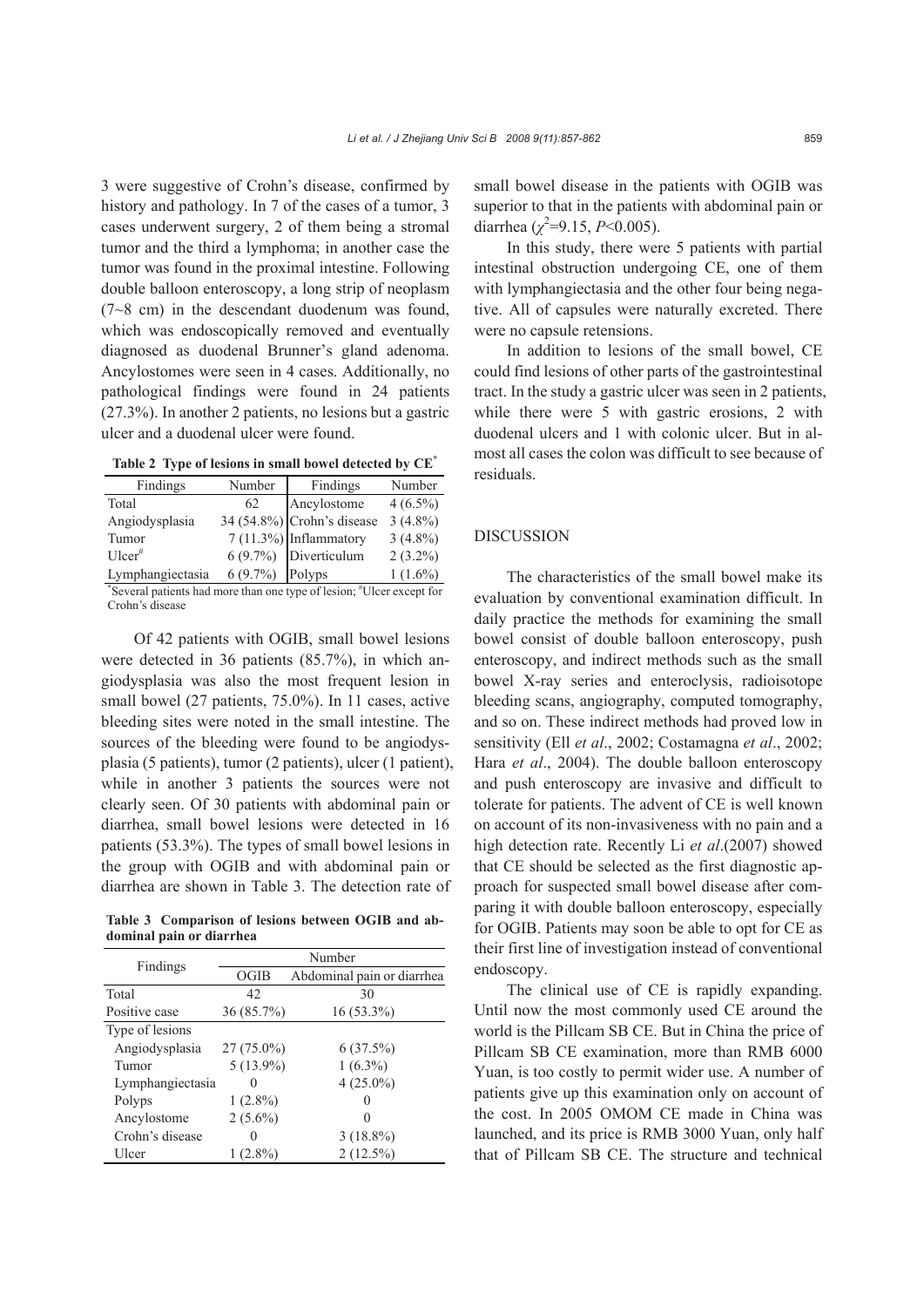parameters of OMOM CE are similar to those of Pillcam SB CE. Moreover, thanks to the Real Time Viewer, physicians can view real-time images and estimate the capsule position. Our hospital imported OMOM CE in September 2006. Up until June 2007, there were 89 patients undergoing OMOM CE.

CE has been shown to have a superior ratio of positive findings, ranging from 45%~76% for the recognition of small bowel pathology (Sidhu *et al*., 2006). In this study, the ratio of small bowel positive findings was 70.5% (62/88), which is in the range of results published by others (Sidhu *et al*., 2006).

The most obvious and the first indicator to be tested by CE was OGIB, which occurred in  $5\%$ ~10% of patients with any type of gastrointestinal bleeding. The yield of CE in published reports ranges from 30% to 92%, depending on the definition of positive findings and the type of bleeding investigated (Carey *et al*., 2007). Commonly detected abnormalities include angiodysplasia, tumors, varices, and ulcers (Pennazio *et al*., 2004). In this study, the detection rate of OGIB was 85.7% (36/42), and the definitive diagnoses included angiodysplasia 75.0% (27/36), tumors 13.9% (5/36), ancylostome 5.6% (2/36), polyps 2.8% (1/36). Angiodysplasia was the most frequent finding in this study, which is coincident to other studies (Pennazio *et al*., 2004; Matas *et al*., 2006). In the patients with OGIB, active bleeding was found in 11 patients, but the lesions could not be found in 3 patients because of the presence of abundant fresh blood. It is considered that timing when using the procedure is a crucial and definite influence on the diagnostic efficacy. Sturniolo *et al*.(2006) believed that a satisfactory diagnostic yield can be obtained if the procedure is performed within a month of the bleeding episode.

It was reported that CE did not play an important role in the evaluation of patients with chronic abdominal pain of unknown origin, and that in patients with undiagnosed abdominal pain, the yield of CE appeared to be low (Ersoy *et al*., 2006). But in this study, the detection rate of small bowel lesions in patients with abdominal pain or diarrhea was up to 53.3% (16/30), and the most common finding was also angiodysplasia, followed by lymphangiectasia, Crohn's disease and ulcers. Though the detection rate of abdominal pain or diarrhea is lower than that of OGIB, it is also the indication for CE. But some lesions, such as angiodysplasia, cannot explain the

clinical symptoms. So the diagnostic yield of patients with abdominal pain or diarrhea is also low.

Tumors of the small bowel account for less than 6% of all gastrointestinal neoplasms and  $1\%~2\%$  of gastrointestinal malignancies. Because of the difficulty of diagnosis and lack of symptoms in the initial phase, malignant small bowel tumors are often diagnosed late. By that time almost 50% have metastasized (Bailey *et al*., 2006). Several studies confirmed the importance of CE in the diagnosis of small bowel tumors. It was reported that tumors could be found anywhere along the small intestine in 3%~9% of patients undergoing CE for OGIB or with some other suspicion of small bowel disease (de Franchis *et al*., 2004). In this study, 7 patients (8.0%, 7/88) were found to have a small bowel tumor, and in 4 patients of them, this was confirmed by an operation. The other 3 patients rejected further management. The indications from these 7 patients were OGIB (6 patients) and abdominal pain (1 patient). The majority of patients with a tumor were referred for OGIB, which was coincident with others (Schwartz and Barkin, 2007).

The initial experiences showed that the cecum could not be viewed in approximately 20%  $(17.9\%~26.0\%)$  of the study population on account of the short battery life, because the capsule had remained in the stomach for more than 60 min (Mylonaki *et al*., 2003; Fireman *et al*., 2005; Carey *et al*., 2007), and for a variety of other reasons. In this study the capsule failed to pass the ileocecal valve within the duration of the examination in 22 cases (25%, 22/88), and half of these cases were due to the prolonged gastric emptying time ( $>60$  min). In particular, there were 2 cases whose gastric emptying time was more than 400 min, to be exact 416 min and 434 min, which made the average gastric emptying time long. There are many researchers looking at the best way to prepare patients for the CE study, and achieve a shorter transit time, but still with no definite answer. Some of the published studies considered that use of oral erythromycin significantly reduced the gastric transit time of CE (Fireman *et al*., 2005; Leung *et al*., 2005). In future we can utilize the function of a real time display of OMOM CE. If the capsule is detained in the stomach too long, we can impel it to pass the pylorus with an upper gastrointestinal endoscope.

A serious concern is represented by capsule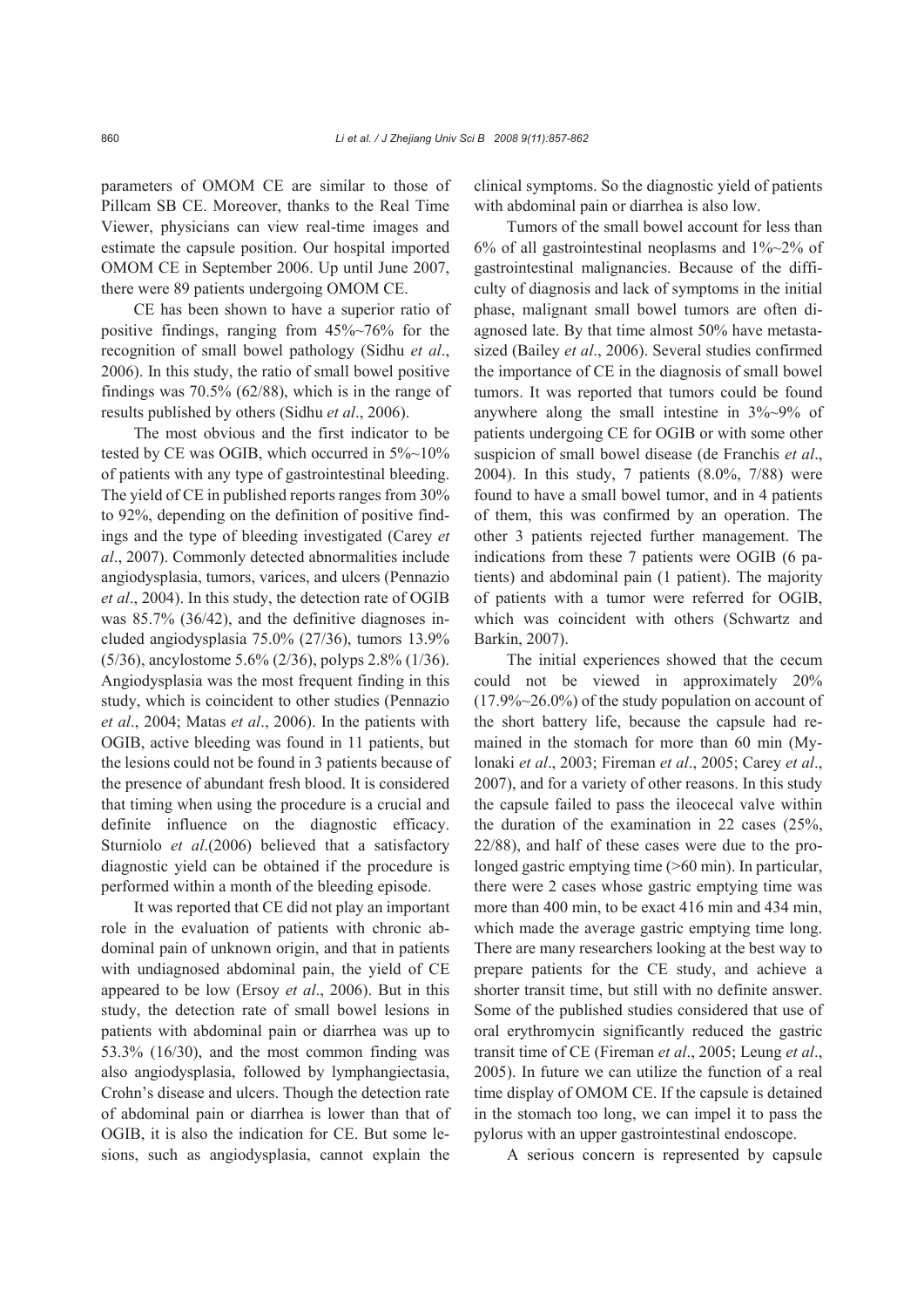retention, which may lead to acute small bowel obstruction, and in some cases surgery may be required to remove it. In the case of OGIB the most quoted retention rate is 0.75%. For patients with Crohn's disease, retention may happen in 6.7% of cases (Moglia *et al*., 2007). Intestinal obstruction or known stricture was thought to be a primary contraindication for CE. Nevertheless, several studies showed capsule retention was not always an adverse event. Capsule retention in the small intestine could help a pre-decided operation by guiding the surgeons to clearly identify the site of obstruction in patients with suspected small bowel obstruction (Cheifetz and Lewis, 2006; Kalantzis *et al*., 2007). In our study, 5 patients with a diagnosed partial intestinal obstruction by X-ray examination were included. Eventually capsules were spontaneously excreted by all patients and no significant lesions were found. The dimension of OMOM CE is similar to that of Pillcam SB CE. It is thought that intestinal obstruction is not an absolute contraindication.

In this study, we conclude that OMOM CE is a useful endoscopic technique in the evaluation of small bowel disorders, particularly in diagnosing OGIB. We presume that the diagnostic efficiency of OMOM CE made in China is similar to that of Pillcam SB CE with reference to the published studies. For the Chinese, OMOM CE has a higher performance-price ratio.

#### **References**

- AGA (American Gastroenterological Association), 2000. American gastroenterological association medical position statement: evaluation and management of occult and obscure gastrointestinal bleeding. *Gastroenterology*, **118**(1):197-201. [doi:10.1016/S0016-5085(00)70429-X]
- Bailey, A.A., Debinski, H.S., Appleyard, M.N., Remedios, M.L., Hooper, J.E., Walsh, A.J., Selby, W.S., 2006. Diagnosis and outcome of small bowel tumors found by capsule endoscopy: a three-center Australian experience. *Am. J. Gastroenterol.*, **101**(10):2237-2243. [doi:10.1111/j. 1572-0241.2006.00749.x]
- Carey, E.J., Leithton, J.A., Heith, R.I., Shiff, A.D., Sharma, V.K., Post, J.K., Fleischer, D.E., 2007. A single-center experience of 260 consecutive patients undergoing capsule endoscopy for obscure gastrointestinal bleeding. *Am. J. Gastroenterol.*, **102**(1):89-95. [doi:10.1111/j.1572-0241. 2006.00941.x]
- Cheifetz, A.S., Lewis, B.S., 2006. Capsule endoscopy retention: is it a complication? *J. Clin. Gastroenterol.*, **40**(8):

688-691. [doi:10.1097/00004836-200609000-00005]

- Costamagna, G., Shah, S.K., Riccioni, M.E., Foschia, F., Mutignani, M., Perri, V., Vecchioli, A., Brizi, M.G., Picciocchi, A., Marano, P., 2002. A prospective trial comparing small bowel radiographs and video capsule endoscopy for suspected small bowel disease. *Gastroenterology*, **123**(4):999-1005. [doi:10.1053/gast.2002.35988]
- de Franchis, R., Rondonotti, E., Abbiati, C., Beccari, G., Signorelli, C., 2004. Small bowel malignancy. *Gastrointest. Endosc. Clin. N. Am.*, **14**(1):139-148. [doi:10. 1016/j.giec.2003.10.006]
- Ell, C., Remke, S., May, A., Helou, L., Henrich, R., Mayer, G., 2002. The first prospective controlled trial comparing wireless capsule endoscopy with push enteroscopy in chronic gastrointestinal bleeding. *Endoscopy*, **34**(9): 685-689. [doi:10.1055/s-2002-33446]
- Ersoy, O., Sivri, B., Arslan, S., Batman, F., Bayraktar, Y., 2006. How much helpful is the capsule endoscopy for the diagnosis of small bowel lesions? *World J. Gastroenterol.*, **12**(24):3906-3910.
- Fireman, Z., Paz, D., Kopelman, Y., 2005. Capsule endoscopy: improving transit time and image view. *World J. Gastroenterol.*, **11**(37):5863-5866.
- Hara, A.K., Leighton, J.A., Sharma, V.K., Fleischer, D.E., 2004. Small bowel: preliminary comparison of capsule endoscopy with barium study and CT. *Radiology*, **230**(1):260-265. [doi:10.1148/radiol.2301021535]
- Kalantzis, C., Apostolopoulos, P., Mavrogiannis, P., Theodorou, D., Papacharalampous, X., Bramis, I., Kalantzis, N., 2007. Capsule endoscopy retention as a helpful tool in the management of a young patient with suspected small-bowel disease. *World J. Gastroenterol.*, **13**(8): 1289-1291.
- Leung, W.K., Chan, F.K., Fung, S.S., Wong, M.Y., Sung, J.J., 2005. Effect of oral erythromycin on gastric and small bowel transit time of capsule endoscopy. *World J. Gastroenterol.*, **11**(31):4865-4868.
- Li, X.B., Ge, Z.Z., Dai, J., Gao, Y.J., Liu, W.Z., Hu, Y.B., Xiao, S.D., 2007. The role of capsule endoscopy combined with double-balloon enteroscopy in diagnosis of small bowel diseases. *Chin. Med. J.*, **120**(1):30-35.
- Matas, J.L., Asteinza, M., Loscos, J.M., Fernandez, S., Ramirez-Armengol, J.A., Diaz-Rubio, M., 2006. Diagnostic yield and safety of capsule endoscopy. *Rev. Esp. Enferm. Dig.*, **98**(9):666-673.
- Moglia, A., Menciassi, A., Schurr, M.O., Dario, P., 2007. Wireless capsule endoscopy: from diagnostic devices to multipurpose robotic systems. *Biomed. Microdevices*, **9**(2):235-243. [doi:10.1007/s10544-006-9025-3]
- Mylonaki, M., Fritscher-Ravens, A., Swain, P., 2003. Wireless capsule endoscopy: a comparison with push enteroscopy in patients with gastroscopy and colonoscopy negative gastrointestinal bleeding. *Gut*, **52**(8):1122-1126. [doi:10. 1136/gut.52.8.1122]